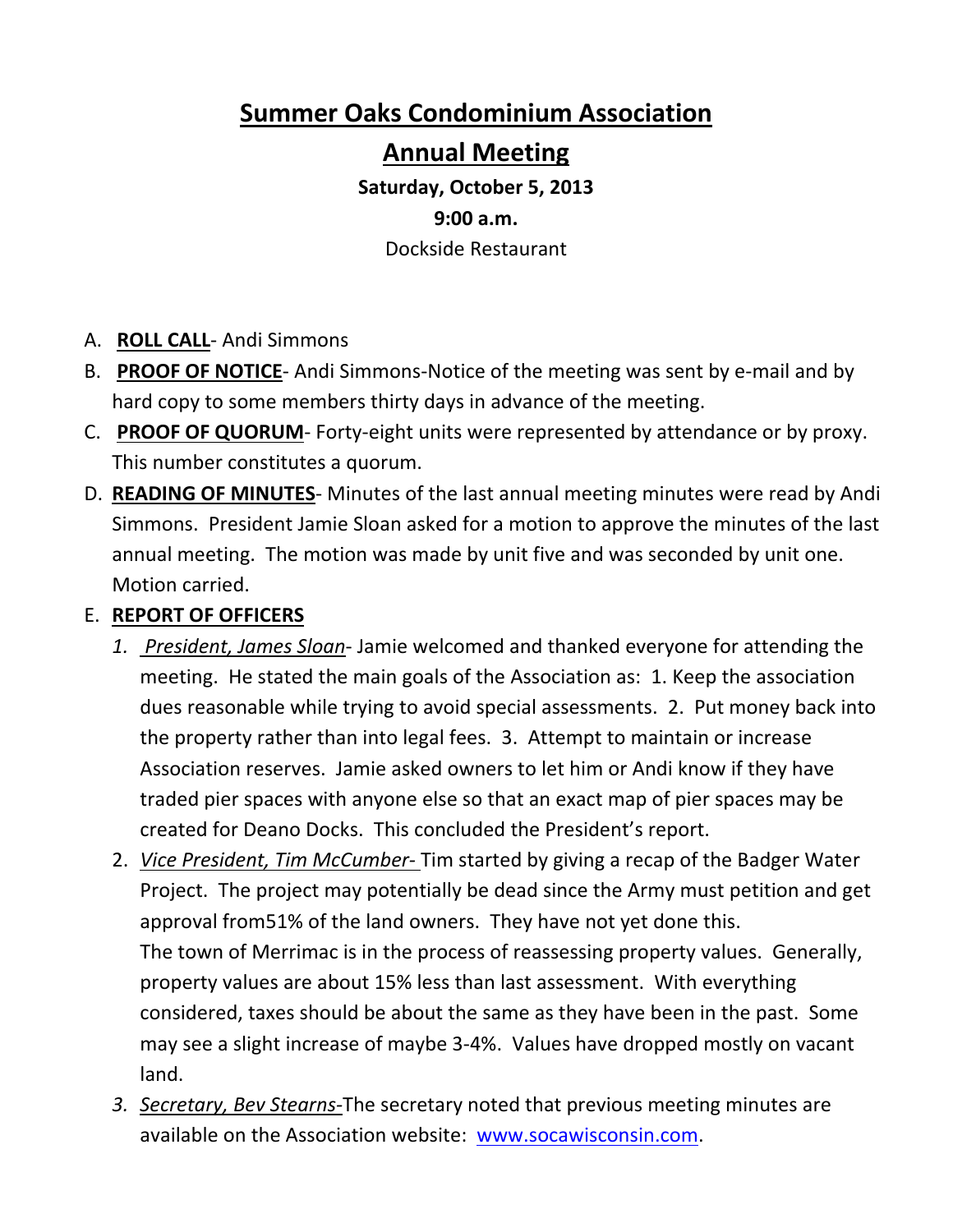- *4. Treasurer, Thane Neumann*‐ Thane noted that our projection of money in reserves for 2013 has been pretty much on target. There have been no unusual expenses outside of what was anticipated for this year. More detailed information will come later in the meeting when we discuss the projected budget for next year.
- **F. REPORT OF THE PROPERTY MANAGER‐** Andi Simmons thanked property owners for prompt payment of dues and reported that there are currently no delinquencies. She then asked that SOCA members be aware of the following:
	- 1. Heat in units should be set to a temperature of around 55 degrees during the winter months if they are unoccupied. It is also a good idea to turn the water off to prevent flooding in the case of burst pipes.
	- 2. The property managers typically visit the property once a week during the winter months and can check on individual units at the owner's request.
	- 3. Josh Ertl has done a great job of taking care of the pool. SOCA has a pool operator, but no pool monitor, so enforcing pool rules should be a collective effort.
	- 4. Trash dumpsters are for disposal of "regular" weekly trash, not for electronics, appliances, etc. Andi can arrange with Tim's Trucking for disposal of other items at an additional charge if owners call and request this. A list of the prices for disposal of those items will be posted on the website.
	- 5. Andi read through a list of septic system do's and don'ts. This will also be posted on the website.
	- 6. Boat trailers should be labeled with owner's name and unit number when they are to be left in the parking lots for several days. This will help in cases where the trailers may have to be moved for some reason. Andi also made reference to the bylaws regarding how long boat trailers may be parked, noting that some people have disregarded these rules.
	- 7. Decks should not be used for storage of "non-patio-type" items. Our goal is to maintain a neat and tidy appearance of all decks on all buildings.
	- 8. If owners are renting their units to others, please provide Andi with the names and contact information for the renters. A copy of the lease should also be provided to the property managers. Lease agreements must include an addendum which consists of the condo rules and regulations.
	- 9. Grills can be stored on decks, but may not be used on them. State law requires that grills be a minimum of ten feet from the building while in use.
	- 10. Andi made available an updated list of unit owners and their contact information.
- **G. REPORT OF COMMITTEES**‐ Buildings and Grounds‐ Russ Krella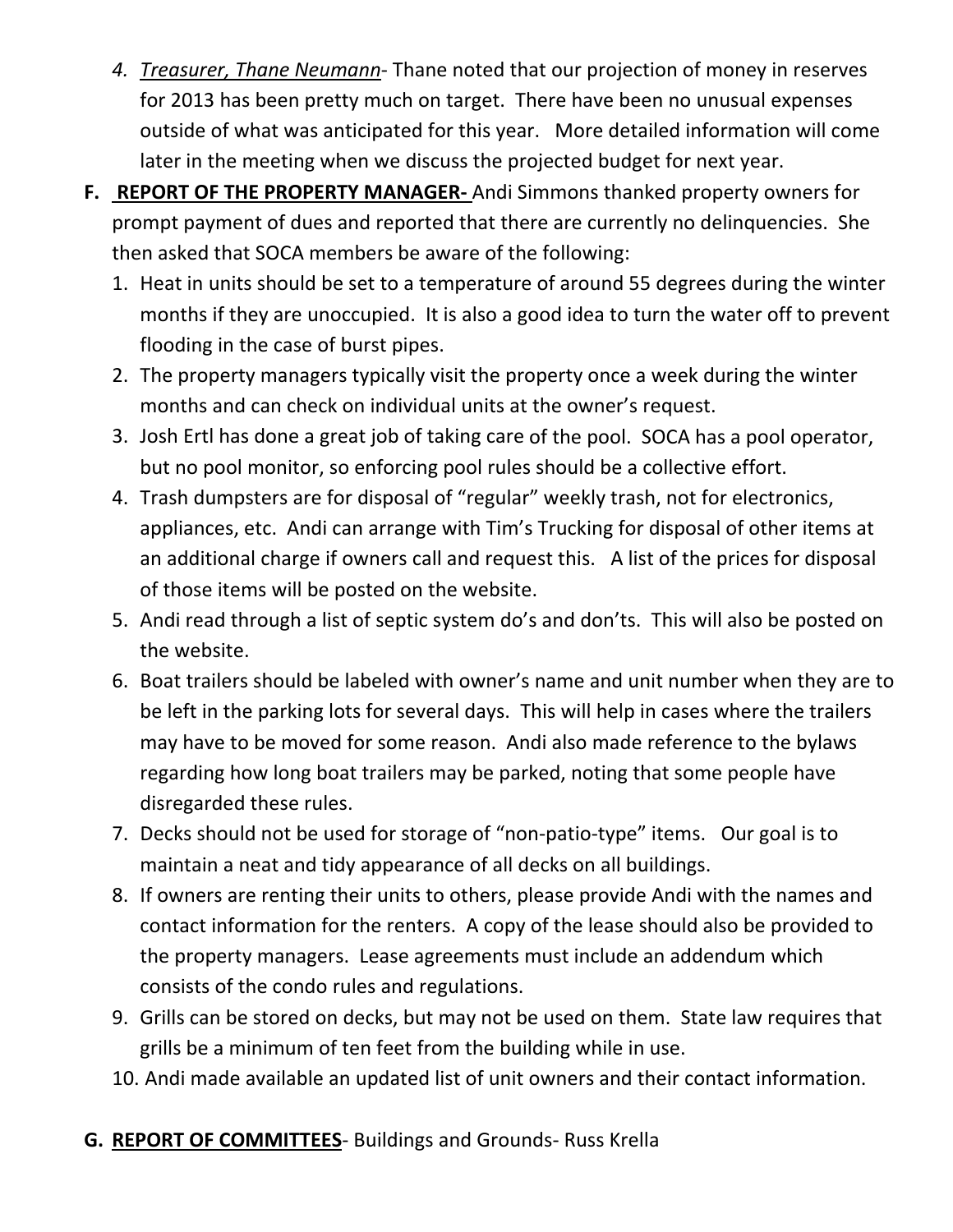The list of project and repairs that were done this year are as follows:

- 1. Gutters and siding installed on building one
- 2. Repair of drainage issue on north side of building one
- 3. Sidewalk and repair of drainage issues on building three
- 4. Leaks in pool pipes repaired/ replaced
- 5. Painting of stairs, deck edging, and air conditioner boxes on building one
- 6. Painting of newly installed stairs on building nine.

The list of projects slated for 2014 include:

- 1. New roofs on buildings eight and nine
- 2. Lakeside decks on buildings eight and nine to be painted
- 3. Acid wash pool and re‐grout pool tile
- 4. Walkways and deck steps in buildings eight and nine need repair and/or replacement in many areas due to rotted screws.
- 5. Area in front of buildings eight and nine will be a priority for our spring work day.

Future projects for consideration include:

- 1. Walkway in back of building one will need to be replaced
- 2. Shoreline walkway behind buildings eight and nine will need repair
- 3. Entire shoreline will need to be wrapped in the near future and will probably be a major expense. Erosion is an ongoing problem and has become a serious issue which must be addressed. This may require a special assessment.

Russ asked that owners contact him by phone or by email with individual concerns when they arise. He also asked owners to try to see their properties through the eyes of their neighbors and address any areas of neglect or concern. Russ reminded dog owners to clean up after their pets, as this is an ongoing problem for the lawn maintenance crew.

### **H. UNFINISHED BUSINESS‐** None

### **I. NEW BUSINESS**‐

- 1. Discussion took place as to the merits of raising association fees versus asking for special assessments in order to fund future projects.
- 2. Election of Board of Directors‐There were two open seats. After nominations were taken, a motion was made by unit five to re‐elect Bev Stearns and Tim McCumber. A second to the motion was made by unit 57. Motion passed.
- **J. APPROVAL OF BUDGET‐** Copies of the proposed budget were distributed prior to the meeting. Treasurer Thane Neumann briefly went over some of the projected expenses, concluding that SOCA should have approx. \$50,000 in the reserve fund at the end of